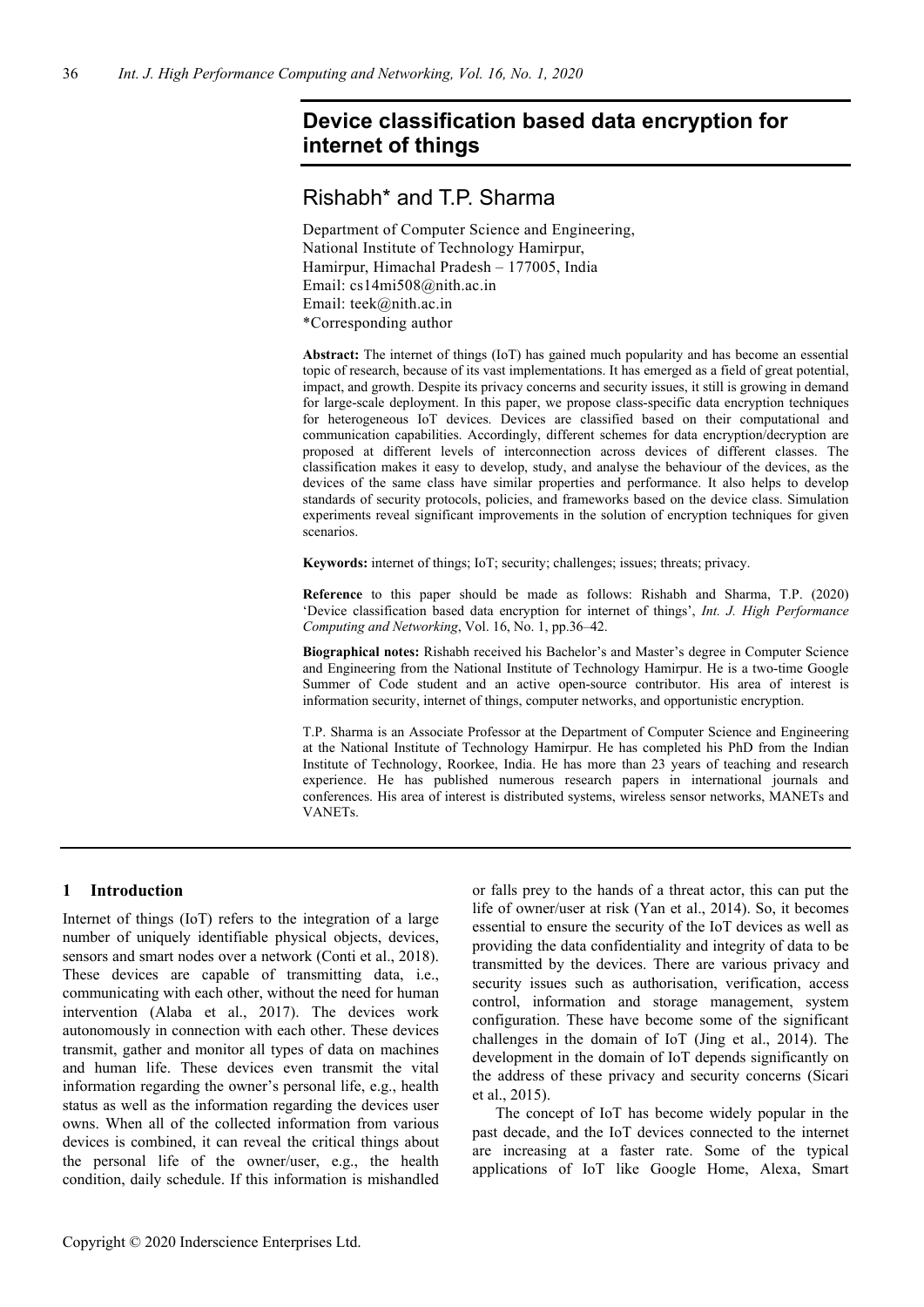parking, Smart cars have contributed a lot towards the increasing popularity of this concept. With increasing use of IoT in the vast domains require the security standards to be maintained to ensure user privacy and network security without compromising on the service quality of the application. Achieving the above motive is a bit difficult as the security standards in IoT are lagging far behind.

#### **2 Related work**

Alaba et al. (2017) discussed various IoT scenarios and provided an analysis of possible attacks. Also, the open research issues and the security challenges in the implementation of IoT are described as well. Possible solutions are proposed for improving the IoT security architecture. The security threats in the communication channels in the IoT application domain have also been compared.

Various solutions for the IoT architecture and applications are proposed by Guo et al. (2017) and Granjal et al. (2015). A secure architecture for IoT using the key management system (KMS) for smart cities was proposed by Chakrabarty and Engels (2016) and Haroon et al. (2016). The KMS provided efficient key distribution approach along with providing privacy, confidentiality, and integrity.

Singh et al. (2017) discussed various lightweight cryptographic techniques, including stream ciphers, lightweight block ciphers, hash functions, and high-performance systems in detail. Various cryptographic algorithms, including lightweight ones, are analysed based on their structure, key and block size and number of rounds. Also, various security architectures were discussed, along with open research challenges, issues, and solutions. A security scheme is also proposed for the improvement of resource-constrained IoT environment.

Security and forensic challenges in the domain of IoT were introduced and then discussed in Conti et al. (2018). The various security challenges discussed are authentication, authorisation and access control, privacy, and secure architecture. Evidence identification, the collection, and preservation along with evidence correlation after analysis and attack of deficit attribution were some of the discussed forensic challenges in IoT. The potential promising solutions were also presented in the paper after discussing various security and forensics-related issues in the IoT.

Security attacks of various kinds are discussed and classified into various categories by Deogirikar and Vidhate (2017). The study also examines various countermeasures in finding the most noteworthy attacks in the domain of IoT. Various attacks have also been compared by the authors based on their efficiency and damage level in IoT. The author has divided the security attacks into four categories named physical attack, network attack, software attack, and encryption attack. The physical attacks concentrate on the hardware devices present in the system, whereas the network attacks are more focused on the networks of the IoT system. The software attacks are formed using worms

virus spyware, and the only motive is to steal the user data or deny the services. The main focus of the encryption attack is to destroy the encryption technique used and to obtain the private key.

Major security issues were surveyed and presented by Khan and Salah (2018). The paper reviews and categorises popular security issues concerning IoT architecture, communication protocols used for networking and management. The author also focuses on using blockchain for solving many IoT security problems, issues, and challenges. The author classifies the IoT security issues as low-level security issues, intermediate level security issues, and high-level security issues.

Security problems and other related challenges are discussed in the paper presented by Tewari and Gupta (2018). The paper also discusses various cross-layer integration and security issues (heterogeneous). The authors have very well discussed the integration issues in various domains such as data storage, cloud, big data, RFID. In each domain, they have discussed various issues.

In all the above-mentioned papers various IoT scenarios have been discussed along with analysis of possible attacks. Various protocols for the secure transmission of data have been presented and analysed along with discussing security issues and challenges. The content presented in this paper is similar to all of the above papers in terms of the domain, i.e., we have discussed various protocols for the secure transmission of data along with discussing various issues and challenges. But one different thing is that first we have divided the available devices into various classes and then proposed class-specific data encryption/decryption techniques. We chose this approach because not all devices which are connected to a network and performing tasks for a specific purpose are the same. They all have different computation and communication capabilities that is why we have classified the devices and have proposed different schemes for data encryption and decryption at different levels of interconnections for devices connected across different classes.

Wu et al. (2016) discussed various relevant challenges and relationships between the trend of big data era and that of new generation green revolution. As IoT devices are a significant contributor of big data, it becomes essential to study the correlations among big data and green objectives. Wu et al. (2018) discussed the seventeen sustainable development goals present in the 2030 development agenda which was approved by the UN. The paper discussed the roles and opportunities that information and communication technologies play in pursuing the seventeen SDGs.

Atat et al. (2018) have provided a broad overview of big data analysis, access, processing, collection and storage. The paper also provides an overview of various security solutions proposed for big data analysis, access and storage. It also discusses various security vulnerabilities and security solutions for cyber-physical systems. The paper also discusses the expected significant increase in the raw sensed data. The paper also has some open issues for the cyber-physical systems that are yet to be addressed.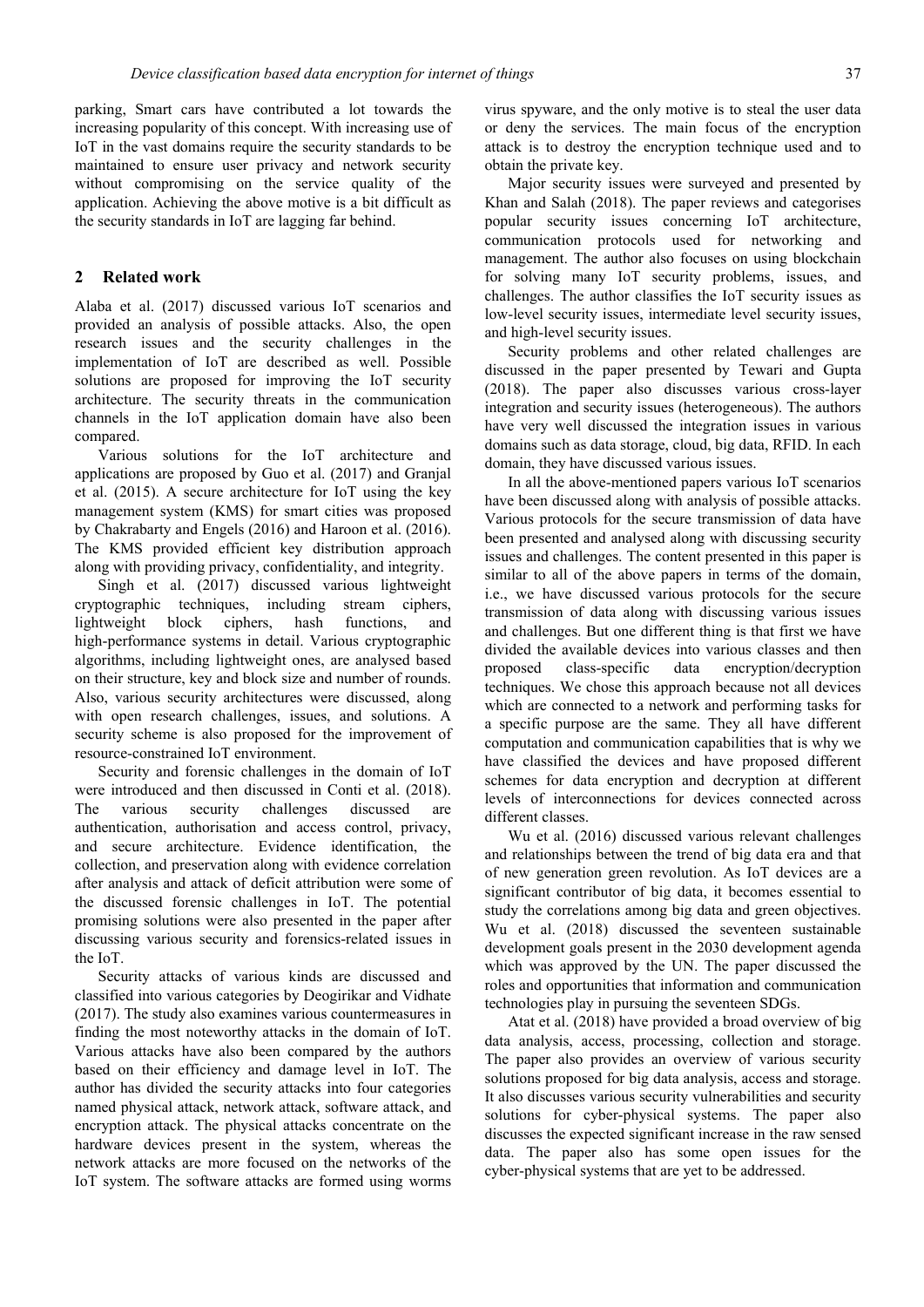An end-to-end intelligent attack detection method is proposed by Jiang et al. (2018). This method is based on neural networks and uses long short term memory recurrent neural networks to generate classifiers which can differentiate the attack from normal traffic. This method has achieved better accuracy by introducing a voting algorithm to determine whether input data is an attack or not. Singh and Vardhan (2019) proposed a secure decentralised peer-to-peer network architecture for property transaction. The paper also proposed the use of smart contract based verification system using IoT devices. The proposed mechanism saves the computation power as well as network bandwidth. A review of data compression and optimisation techniques in cloud storage for IoT is done by Hossain et al. (2019). The paper along with discussing data compression and storage optimisation also discusses their implications and concluded that implementing algorithms in middle layers (i.e., between the device and cloud) can deliver better results.

## **3 Proposed approach**

Problem statement – to find various parameters for classifying IoT devices and finding suitable encryption techniques for different classes.

Objectives to achieve the above goal:

- Classification of the IoT devices based on performance (throughput, processing power, device lifespan, and memory size). The classification makes further development, studying, and analysing the behaviour of devices easy. As the devices of the same class have similar properties and performance, the standards of security protocols, policies, and frameworks can be developed/followed/applied based on device class.
- Encrypting the dataflow using suitable encryption techniques based on different classes. Every class has a suitable encryption technique to interact with the devices of the same or other classes.
- Different devices belonging to the same network use different encryption techniques for intercommunication based on their class.

#### *3.1 Parameters for classification*

The proposed approach has used some parameters for classification of IoT devices, which are as follows:

- 1 data transfer rate/throughput
- 2 processing power
- 3 device lifespan [in one charge (battery backup, wired)]
- 4 memory size.

On the bases of the above parameters, the classification of IoT devices is done into three classes. The parameters have been classified into various groups, with each group

representing a particular entity from the parameter. Tables 1–4 are the tabular representation of the same.

**Table 1** Class description on the basis of throughput

| Group          | Throughput            |  |
|----------------|-----------------------|--|
| A0             | $\leq 10$ Kbps        |  |
| A <sub>1</sub> | $10$ Kbps $-100$ Kbps |  |
| A <sub>2</sub> | 100 Kbps-1 Mbps       |  |
| A3             | $>1$ Mbps             |  |

**Table 2** Class description on the basis of processing power

| Group          | <i>Processing power</i> |  |
|----------------|-------------------------|--|
| C <sub>0</sub> | $<$ 500 MHz             |  |
| C1             | $500MHz-1$ GHz          |  |
| $\Gamma$       | $>1$ GHz                |  |

**Table 3** Class description on the basis device lifespan

| Group          | Device lifespan                                |
|----------------|------------------------------------------------|
| D0             | $\leq$ 1 day (in one charge)                   |
| D1             | 1 day–1 week (in one charge)                   |
| D <sub>2</sub> | $>1$ week (in one charge)                      |
| D3             | Always connected to the source of power supply |
|                |                                                |

**Table 4** Class description on the basis of memory size

| Group          | Memory size |  |
|----------------|-------------|--|
| E0             | $10$ Kb     |  |
| E1             | 10 Kb-256Kb |  |
| E <sub>2</sub> | 256 Kb-1 Mb |  |
| E3             | $>1$ Mb     |  |

#### *3.2 Classification on the basis of parameters*

On the basis of parameters for classification the devices are divided into three classes which are as follows:

### *3.2.1 Class 1 (low-end devices)*

The devices which belong to this class have a data transfer rate which is less than 10 Kbps, and they have the low-end processing power, i.e., they have processing power  $\leq 500$ MHz, they can have a lifespan of up to 1 week on a single charge or may remain connected to a source of power supply throughout their lifetime. They have memory size of up to 256 Kb. Some devices belonging to this category are typical IoT sensors and smart room heater.

#### *3.2.2 Class 2 (average devices)*

The devices which belong to this class have a data transfer rate which is 10 to 100 Kbps, and they have the average processing power, i.e., they have processing power between 500 MHz to 1 GHz, they can have the lifespan ranging from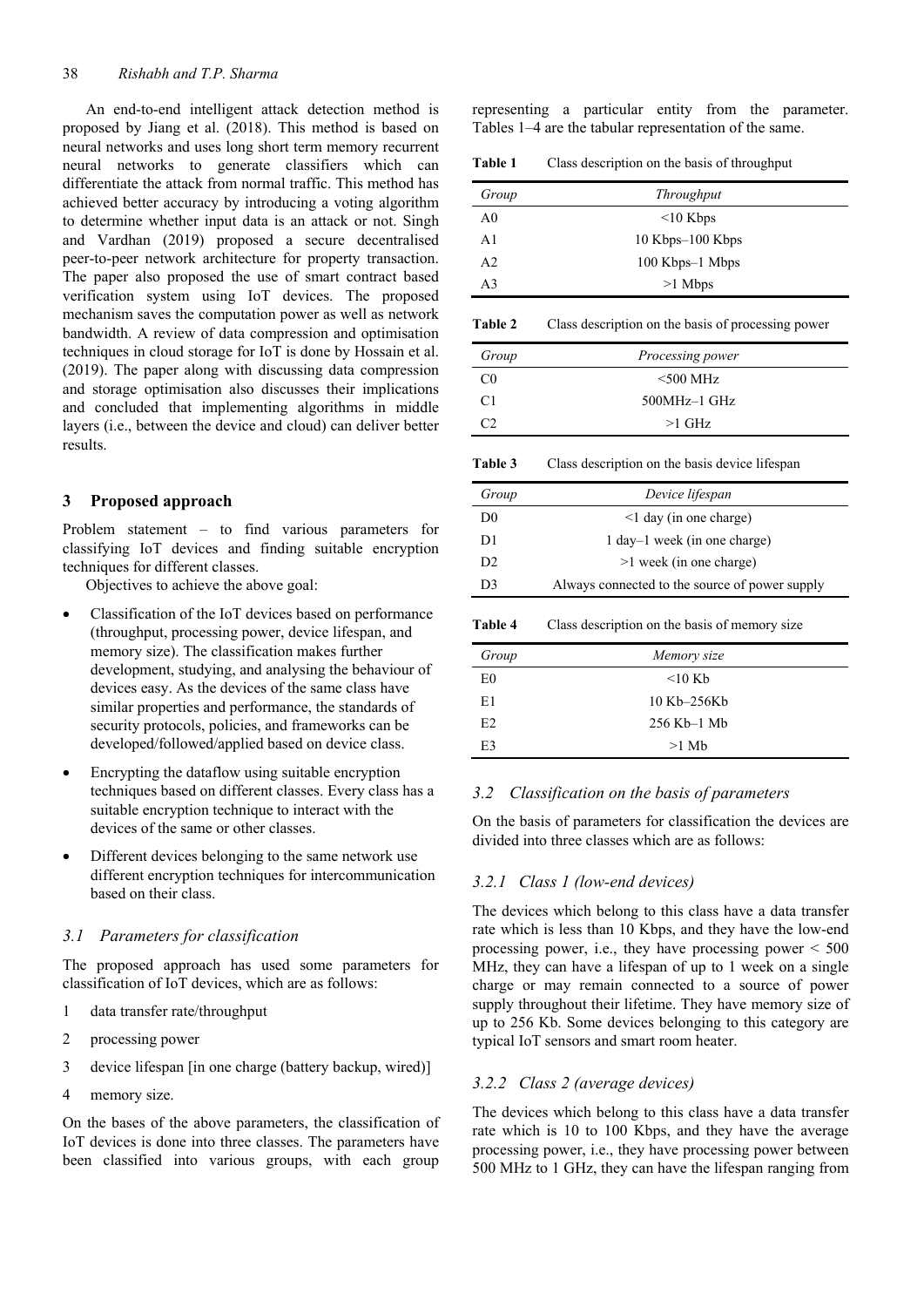one day to over one week on a single charge or may remain connected to a source of power supply throughout their lifetime. They have a memory with a size between 256 Kb to 1 Mb. Some devices belonging to this category are wearable devices and smart home assistants.

|  | <b>Table 5</b> |  | Summary of devices in class 1 |  |  |  |  |  |
|--|----------------|--|-------------------------------|--|--|--|--|--|
|--|----------------|--|-------------------------------|--|--|--|--|--|

| Throughput       | A0                             |
|------------------|--------------------------------|
| Processing power | C <sub>0</sub>                 |
| Device lifespan  | D0, D1, D3                     |
| Memory size      | E0, E1                         |
| Example          | IoT sensors, smart room heater |
|                  |                                |

| Table 6 |  | Summary of devices in class 2 |  |  |  |
|---------|--|-------------------------------|--|--|--|
|---------|--|-------------------------------|--|--|--|

| Throughput       | A1                                               |
|------------------|--------------------------------------------------|
| Processing power | C1                                               |
| Device lifespan  | D <sub>1</sub> , D <sub>2</sub> , D <sub>3</sub> |
| Memory size      | E2                                               |
| Example          | Wearables, smart home assistants                 |

## *3.2.3 Class 3 (high-end devices)*

The devices which belong to this class have a data transfer rate of over 100 Kbps, and they have the high-end processing power, i.e., they have processing power  $> 1$ GHz, they can have a lifespan ranging from one day to over one week on a single charge or may remain connected to a source of power supply throughout their lifetime. They have a memory with size over 1 Mb. Some devices belonging to this category are computers, tablets, and cloud servers.

Table 7 Summary of devices in class 3

| Throughput       | A2, A3                                     |
|------------------|--------------------------------------------|
| Processing power | C2                                         |
| Device lifespan  | D1, D2, D3                                 |
| Memory size      | E <sub>3</sub>                             |
| Example          | Computers, tablets, laptops, cloud servers |

## *3.3 Assumptions*

- 1 The volume of data is constant: the total volume of Data at any intervals of the same duration remains constant.
- 2 The encryption technique to be used for the device is preloaded onto the device by the device manufacturer/ vendor. The user does not install the encryption scheme code in the device.

## **4 Encryption technique based on different classes**

Based on the classification in the previous section (Section 3) we can use various encryption techniques suitable for sending data between the devices belonging to the same or different classes in different scenarios.

**Figure 1** Sending data from class 3 to class 3



## *4.1 Sending data from class 3 to class 3*

Data can be sent from a class 3 device to other devices of the same class after encrypting using any of the following encryption techniques:

1 Key management protocol (with implicit certificates) (Sciancalepore et al., 2015). This enables fast key negotiation, lightweight node authentication, protection against replay attacks.

The authentication field in the protocol is calculated using function:

$$
\alpha A = \text{Auth}\left(P_K\left(P_A, P_B, \rho_A, \rho_B\right)\right)
$$

where  $P_K$ : pre link key,  $(P_A, P_B)$ : public keys, and  $(\rho_A, P_B)$  $\rho_B$ ): nonce.

2 PKI encryption using digital certificates (Doukas et al., 2012).

Provides data confidentiality, authentication, add 24.5% overhead in total transmission time, certificate authority required.

- 3 DTLS using public certificates (Panwar and Kumar, 2015). Data confidentiality is provided, authentication, the memory requirement is maximum 17 MB, certificate authority required, no pre-shared key is required.
- 4 RSA with key sharing mechanism (Suo et al., 2012). Enables public key encryption, ensures authenticity, non-repudiation and confidentiality.

#### *4.2 Sending data from class 2 to class 2*

Sending data from a class 2 device to other devices of the same class OR devices of some higher class can be encrypted using the following encryption techniques:

1 AES-128 (advanced encryption standard) (Singh et al., 2017; Tsai et al., 2018) with key sharing mechanism (Suo et al., 2012). Vulnerable to side channel attacks.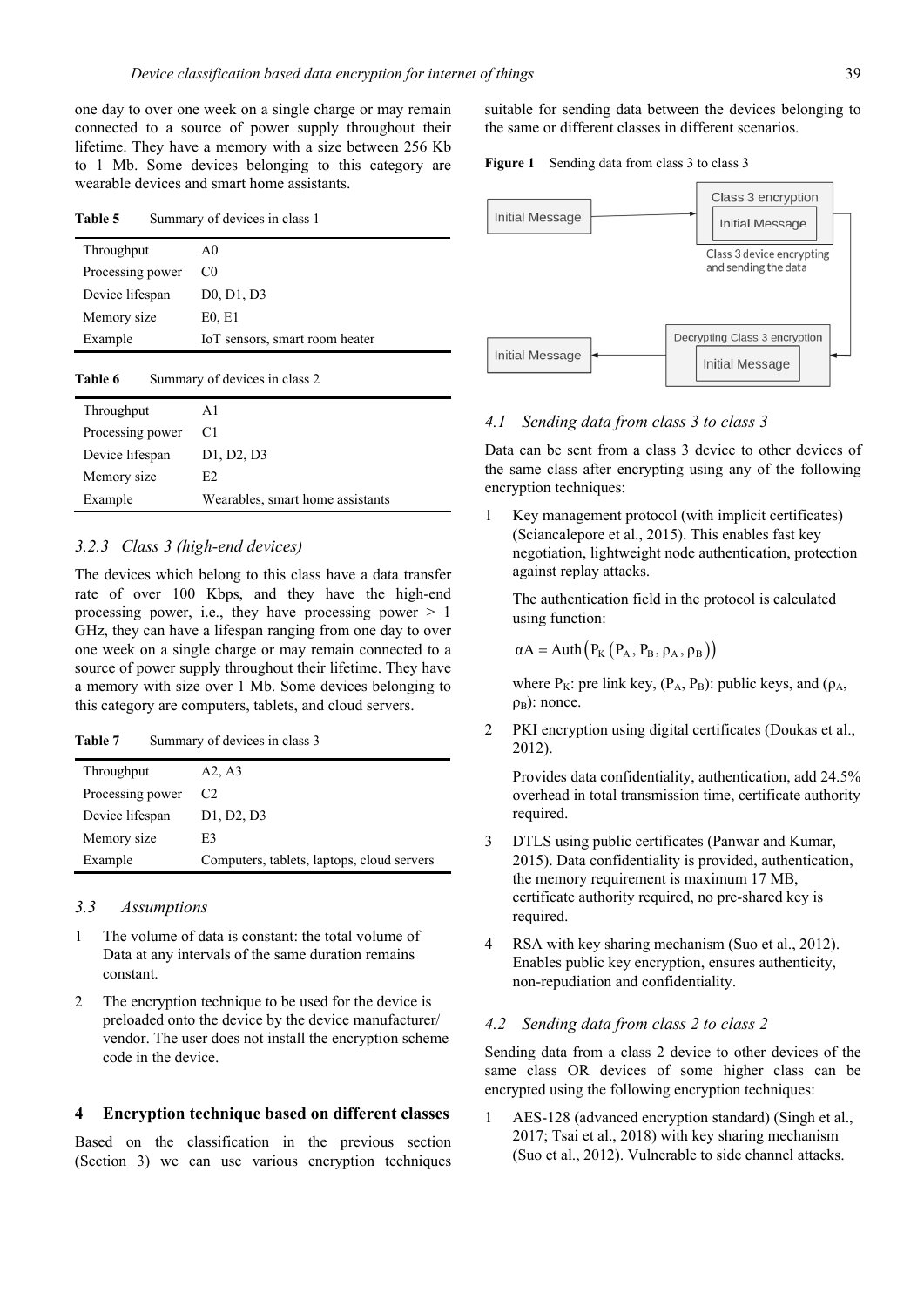- 2 HEIGHT (high security and lightweight) (Singh et al., 2017). Works well for low energy devices, is vulnerable to saturation attacks.
- 3 Attribute-based encryption (ABE) on AES key (Wang et al., 2014). Considerable delay at higher security levels for class 2 devices and unnoticeable delay for class 3 devices (if they are at the receiver end) (Wang et al., 2014).
- 4 PRESENT (Singh et al., 2017) works very well with low power devices.

## *4.3 Sending data from class 1 to class 1*

Sending data from a class 1 device to other devices of the same class OR the device of some higher class can be encrypted using the following techniques:

1 Elliptic-curve Diffie Hellman (ECDH) (Yao et al., 2015). It has a very small key size, very less memory requirement.

The shared secret is generated by:

 $K_{A,B} = S_A \cdot P_B = S_B \cdot P_A = S_A \cdot S_B \cdot G$ 

where  $(S_A, P_A)$ ,  $(S_B, P_B)$  are key pairs used to generate it.

- 2 RC5 (Singh et al., 2017) vulnerable to differential attack, small key size.
- 3 Key-policy attribute-based encryption (KP-ABE) (Yao et al., 2015).

# *4.4 Sending data from class 1 to class 2*

It follows the same encryption techniques as that used for

 Sending data from class 1 to class 1 and the data encryption-decryption diagram is also the same.

# *4.5 Sending data from class 1 to class 3*

It follows the same encryption techniques as that used for

 Sending data from class 1 to class 1 and the data encryption-decryption diagram is also the same.

# *4.6 Sending data from class 2 to class 3*

It follows the same encryption techniques as that used for

 Sending data from class 2 to class 2 and the data encryption-decryption diagram is also the same.

# *4.7 Sending data from class 1 to class 3 via class 2*

It follows the same encryption techniques as that used for

 Sending data from class 1 to class 1 and sending data from class 2 to class 2 and the data encryption decryption diagram is given below.

In this case, the data sent by class 1 device is encrypted using the techniques mentioned in the section 'sending data from class 1 to class 1'. On receiving data the class 2 device further encrypts it using the techniques discussed in the section 'sending data from class 2 to class 2'.

The class 3 device first decrypts the encryption used by the class 2 device and then decrypts the encryption used by class 1 device.

# **5 Applications**

For IoT devices to work such solutions are required because they need to communicate with each other to transfer the data. And usually, the data travels via one or more devices(nodes) present in between to reach its destination. So, it is essential that the data remains encrypted at all points and not just after a particular point in the route. In the other approaches described in the related work section, they only present how to add encryption between two devices (heterogeneous or homogeneous). They do not consider devices of varying capacities connected and sending data from source to destination with other devices acting as nodes in between, whereas these nodes are also actively collecting and sending data to the destination.

So our approach not only covers the latter scenario but it also covers the scenario where various heterogeneous devices are present in between which are also actively collecting and sending data to the destination.

Some applications to utilise such solutions are as follows:

- Car sensors These sensors keep track of car speed, mileage, fuel efficiency, fuel left, car location, ignition status, transmission details, etc. and they send this data for analysis and to display it to the user on the dashboard or an application. So, when they send data, its usually by using external (users mobile phone) cellular connectivity or by another inbuilt module for cellular connectivity.
- Emergency response system These systems keep track of particular things (e.g., the  $CO<sub>2</sub>$  levels in a factory) and usually send data using cellular connectivity or Wi-Fi.
- Smart things hub This hub has a collection of various kinds of sensors, e.g., sensors controlling lights, locks, speakers, cameras, etc. All these sensors collect data and then send it to the cloud. Usually the user mobile application and dashboard access this data from the cloud.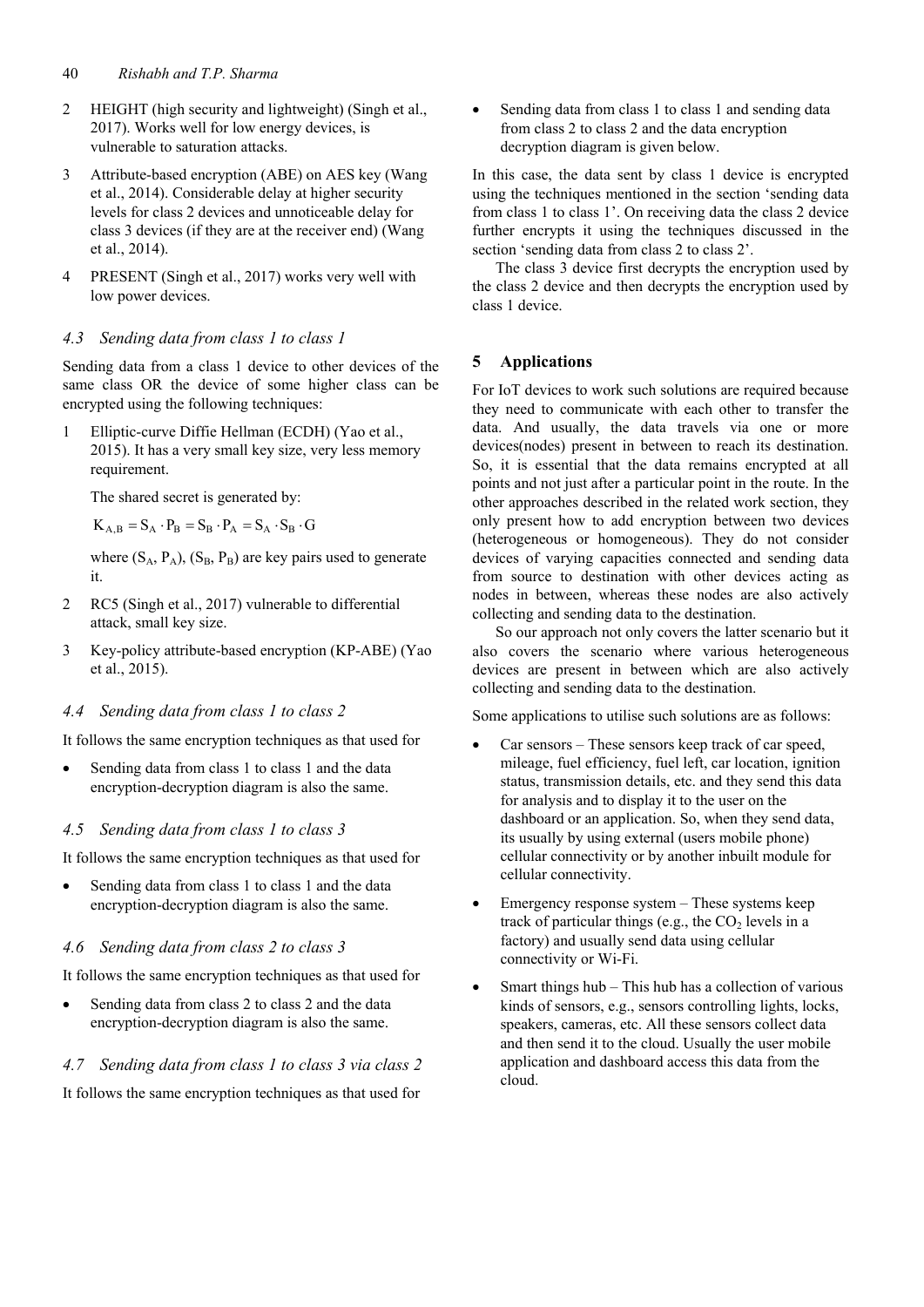



then decrypted

| <b>Table 8</b> |  |  |  |  | Summary of encryption techniques for devices of different classes |
|----------------|--|--|--|--|-------------------------------------------------------------------|
|----------------|--|--|--|--|-------------------------------------------------------------------|

|         |                | Class 1                                           |   | Class 2                                           |                | Class 3                                                       |
|---------|----------------|---------------------------------------------------|---|---------------------------------------------------|----------------|---------------------------------------------------------------|
| Class 1 |                | Elliptic-curve Diffie-Hellman<br>(ECDH)           |   | Elliptic-curve Diffie-Hellman<br>(ECDH)           |                | Elliptic-curve Diffie-Hellman<br>(ECDH)                       |
|         | $\mathfrak{D}$ | RC5                                               | 2 | RC5                                               | $\mathfrak{D}$ | RC5                                                           |
|         | 3              | Key-policy attribute-based<br>encryption (KP-ABE) | 3 | Key-policy attribute-based<br>encryption (KP-ABE) | 3.             | Key-policy attribute-based<br>encryption (KP-ABE)             |
| Class 2 |                | Elliptic-curve Diffie-Hellman<br>(ECDH)           |   | AES-128 with key sharing<br>mechanism             |                | AES-128 with key sharing<br>mechanism                         |
|         | 2              | RC <sub>5</sub>                                   | 2 | ABE (attribute-based encryption on<br>RSA key)    | 2              | ABE (attribute-based encryption on<br>RSA key)                |
|         | 3              | Key-policy attribute-based<br>encryption (KP-ABE) | 3 | <b>HEIGHT</b>                                     | 3              | <b>HEIGHT</b>                                                 |
|         |                |                                                   | 4 | <b>PRESENT</b>                                    |                | <b>PRESENT</b>                                                |
| Class 3 |                | Elliptic-curve Diffie-Hellman<br>(ECDH)           |   | AES-128 with key sharing<br>mechanism             |                | Public key infrastructure (PKI)<br>using digital certificates |
|         | $\mathfrak{D}$ | RC <sub>5</sub>                                   | 2 | ABE (attribute-based encryption on<br>RSA key)    | 2              | RSA with key sharing mechanism                                |
|         | 3              | Key-policy attribute-based<br>encryption (KP-ABE) | 3 | <b>HEIGHT</b>                                     |                | Key management protocol (with<br>implicit certificates)       |
|         |                |                                                   |   | <b>PRESENT</b>                                    |                | DTLS using public certificates                                |

#### **6 Conclusions**

For the devices in class 1 if the data transfer rate/throughput for a device is very high, then RC5 proved to be an efficient technique in the scenario. Whereas for the devices sending less amount of data, ECDH can be used to transmit it securely. For the class 2 devices if they need to send a large amount of data in short intervals, then AES proved to be the best technique for the purpose. Whereas if the amount of data to be transmitted is less then PRESENT can be used for the purpose. Similarly for the devices belonging to class 3, if the amount of data to be transmitted is considerable then RSA can be used for the purpose as it is very fast in encryption/decryption and is efficient and secure. Whereas if the amount of data to be transmitted is less than PKI, KMP (with implicit certificates) or DTLS (using public certificates) can be used to ensure secure transmission of data.

### **7 Future scope**

The work on the following can be done in the future:

- Middleware can be used for performing the functions of encryption and decryption when connected to class 1 devices.
- Adding more suitable encryption techniques for interaction between different classes.
- Reduction of overhead time for the whole process using encryption.
- Secure, efficient, and robust key sharing mechanism can be used.